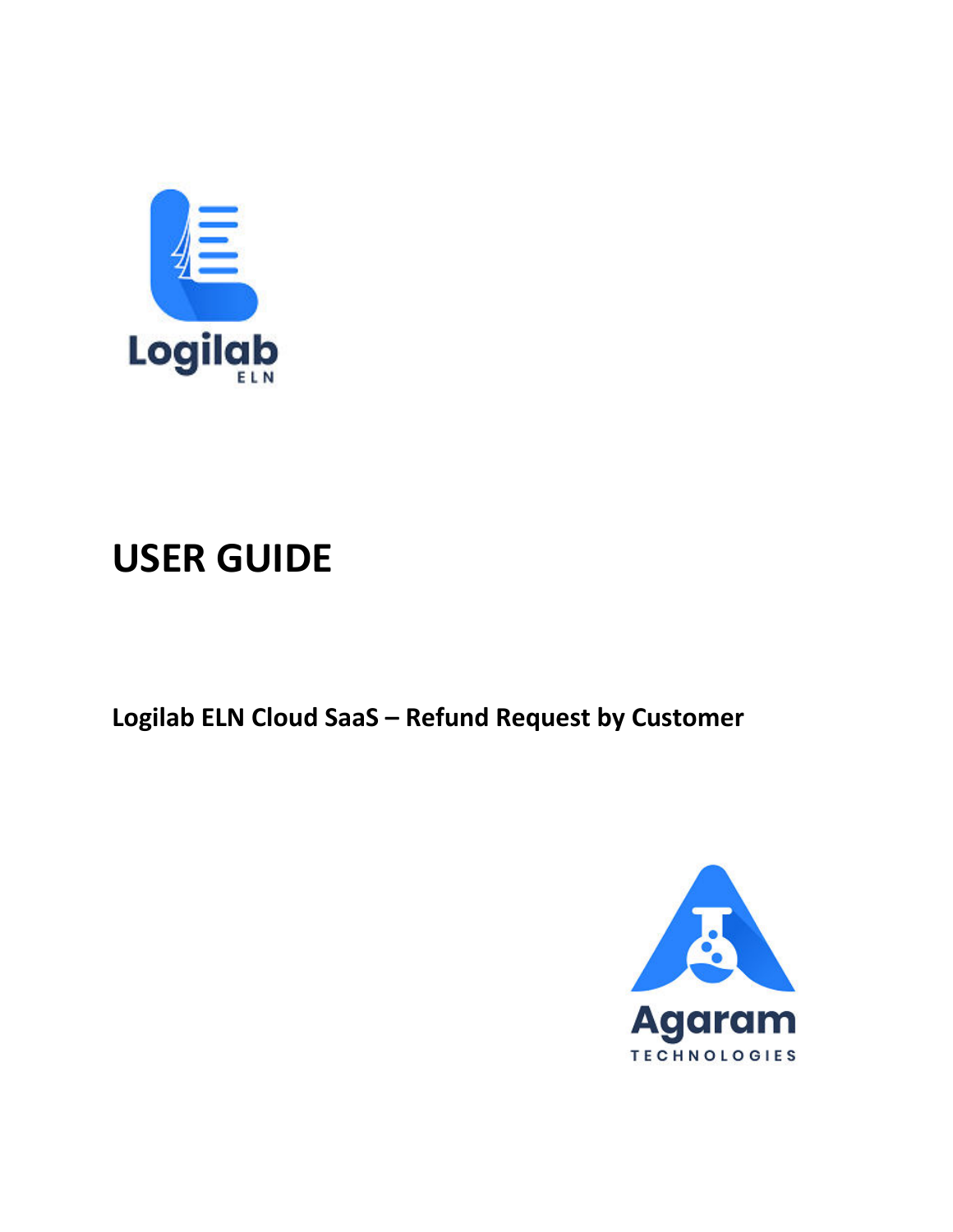

### **CONTENTS**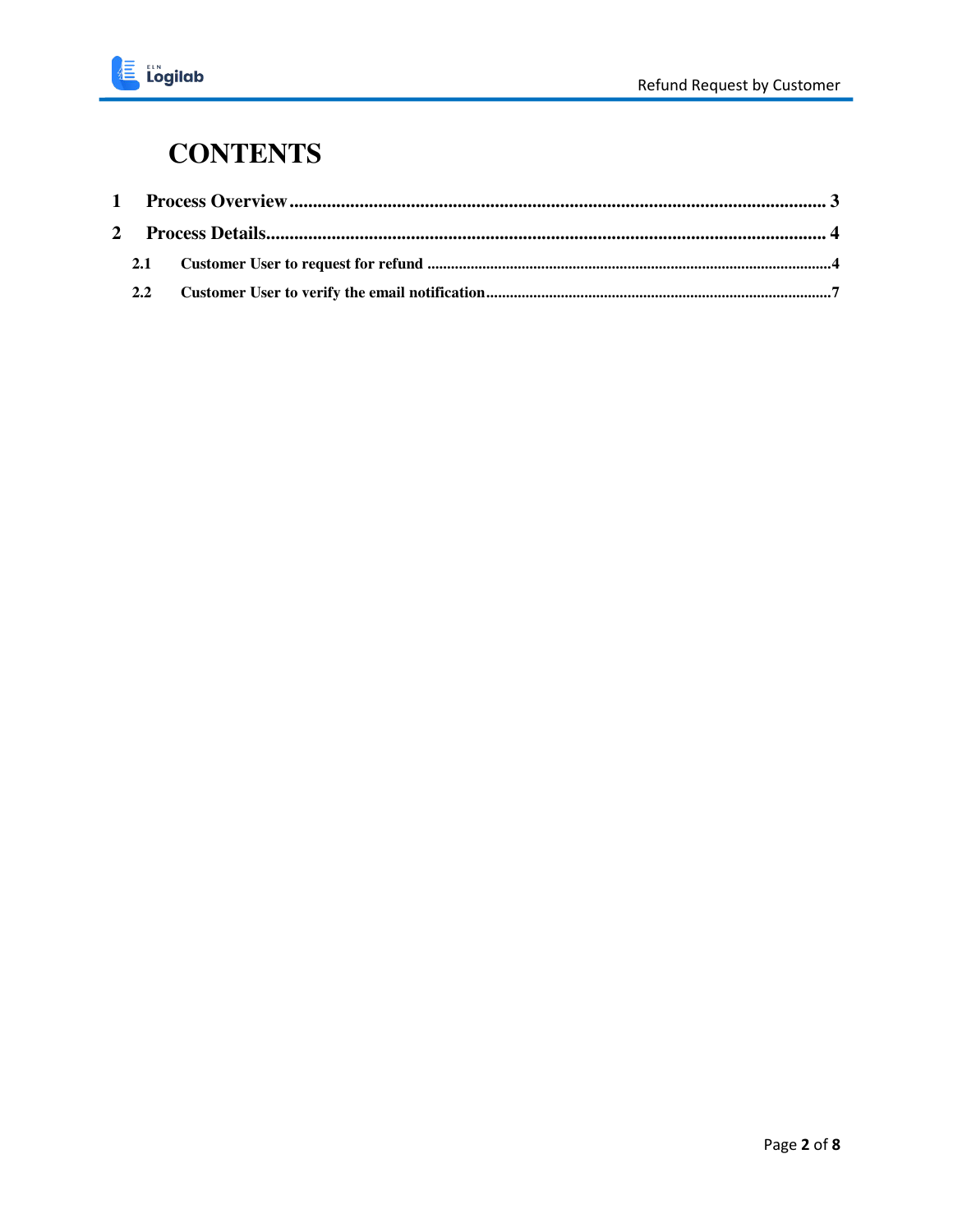

## <span id="page-2-0"></span>**1 Process Overview**

The Customer can request for update of subscription or cancellation which may result in difference in subscription amount that needs to be refunded, if the payment has already been completed and processed.

For example, a customer may choose to downgrade the plan or request to reduce the number of users. In such cases, difference in amount can be requested by the customer to be refunded instead of opting to adjust in the subsequent invoices.

The following is the process that needs to be followed by the customer:

Pre-requisite: The subscription must have been updated or cancelled such that it must have resulted in refund to be processed.

- 1. Customer to login to customer portal and send the request to Receivables Admin to process the refund.
- 2. Receivables Admin must refund the amount either by bank transfer or cheque payment (outside the Subscription system)
- 3. Receivables Admin must record the refund in Zoho Subscription.
- 4. Customer on successful refund processing by Receivables Admin, will receive the refund notification to the email

The step-by-step tasks of steps 1 & 4 are described in detail in the following sections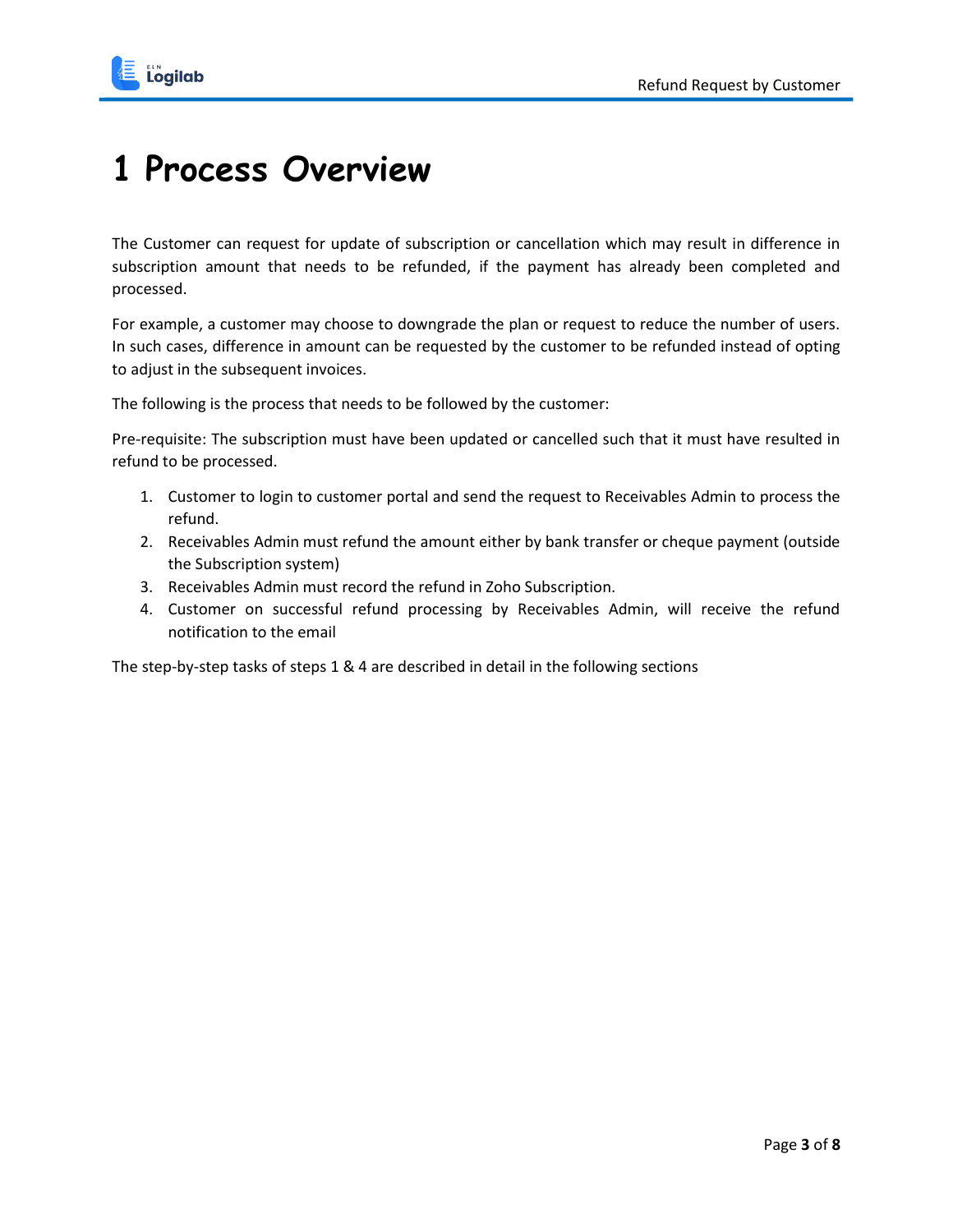

## <span id="page-3-0"></span>**2 Process Details**

### <span id="page-3-1"></span>**2.1 Customer User to request for refund**

Login to email and look for the update of the subscription that will result in refund.

| ≡<br>Gmail                          | Q Search mail                   | 珪<br>(?)                                                                                                                                                                      | ඹ<br>$\cdots$ |
|-------------------------------------|---------------------------------|-------------------------------------------------------------------------------------------------------------------------------------------------------------------------------|---------------|
| Compose                             | $\Box$<br>C                     | $1-9$ of 9                                                                                                                                                                    |               |
| α.<br>Inbox                         | о<br>Primary                    | ⊕<br>Promotions<br>as Social                                                                                                                                                  |               |
| Starred<br>*                        | Agaram Technologies 2           | Update on your Logilab ELN Cloud SaaS subscription - Dear Customer, Thank you for using Logilab ELN Cloud SaaS. Your subscription details have been updated and.              | 5:06 PM       |
| Q<br>Snoozed<br>⇒<br>Sent           | <b>Agaram Technologies</b><br>п | Thank you for your payment - Dear Customer, We have received your payment of Rs.39825.00 on 30-12-2021. Thanks for the payment and your business. You can e<br>Payment-37.pdf | 3:22 PM       |
| R<br>Drafts<br>More<br>$\checkmark$ | <b>Agaram Technologies</b>      | Status of your Logilab ELN Cloud SaaS subscription has been changed - Dear Customer, The status of the subscription Logilab ELN Cloud SaaS-Logilab ELN Cloud Sa               | 2:18 PM       |
| Meet                                | n.<br>saas                      | ELN Admin Credentials - Dear Customer, Thanks for your interest in Logilab ELN. Please use below mentioned Username and Password for Administrator Login in EL                | 1:02 PM       |
| New meeting                         | п<br>saas<br>立                  | This is an OTP verification email - Dear Customer, Thanks for generating an OTP in Logilab ELN. Please use below mentioned OTP for Verifying your Tenant Registrati           | 12:56 PM      |
| ▦<br>Join a meeting                 | <b>Agaram Technologies</b>      | Your subscription to Logilab ELN Cloud SaaS was successful - Dear Customer, Thanks for subscribing to Logilab ELN Cloud SaaS. Please find a summary of the subs               | 12:54 PM      |
| Hangouts                            | $\Box$<br>saas                  | Tenant Username & Password - Dear Customer, Thanks for Registering your Organization in Logilab ELN. Please use below mentioned Username and password for T                   | 12:54 PM      |
| $V$ VR 1F $\sim$<br>÷.              | <b>Agaram Technologies</b>      | Agaram Technologies Private Limited has invited you to join their portal - Dear Rajkumar, You are invited to Agaram Technologies Private Limited's client portal. In the      | 12:48 PM      |
|                                     | subscriptions                   | Agaram Technologies Private Limited has requested you to verify your profile - Dear Customer, Thanks For Your Interest to get yourself registered in our portal. In ord       | 12:48 PM      |

Note down the details of the changed amount which must be refunded by Receivables Admin.

| $\equiv$<br>Gmail                                                            | 굝<br>$\alpha$<br>Search mail                                                                                                                         |
|------------------------------------------------------------------------------|------------------------------------------------------------------------------------------------------------------------------------------------------|
| Compose                                                                      | Ø<br>C٦<br>o<br>www.wavenien.com/international/www.waveniews.com/www.com/www.www.www.www.www.www.www.www.www.com/international/www.www.ww            |
| 1 <sup>1</sup><br>Inbox<br>⊡<br>Starred<br>Snoozed<br>Sent                   | Agaram Technologies subscriptions@agaramtech.com via sender.zohosubscriptions.com<br>$\hat{a}$<br>to me $\sqrt{ }$                                   |
| Drafts<br>More<br>$\checkmark$<br>Meet<br>New meeting<br>Join a meeting<br>罒 | Dear Customer,<br>Thank you for using Logilab ELN Cloud SaaS. Your subscription details have been updated<br>and are right below for your reference. |
| Hangouts<br>$V$ VR 1F $=$<br>$^{+}$                                          | Logilab ELN Cloud SaaS - General - Standard<br>Rs.0.00<br>with 1 month Trial - Monthly Plan<br>Amount Charged<br>Subscription Number<br>SUB-00128    |
| No recent chats                                                              | Payment Date<br>Rajkumar Ganesh<br>Company<br>Email Address<br>vijiraghav1f@gmail.com<br><b>Billing Frequency</b><br>Month(s)                        |
| Start a new one                                                              | Next Renewal Date 30-01-2022<br>Renewal Amount Rs.26,550.00                                                                                          |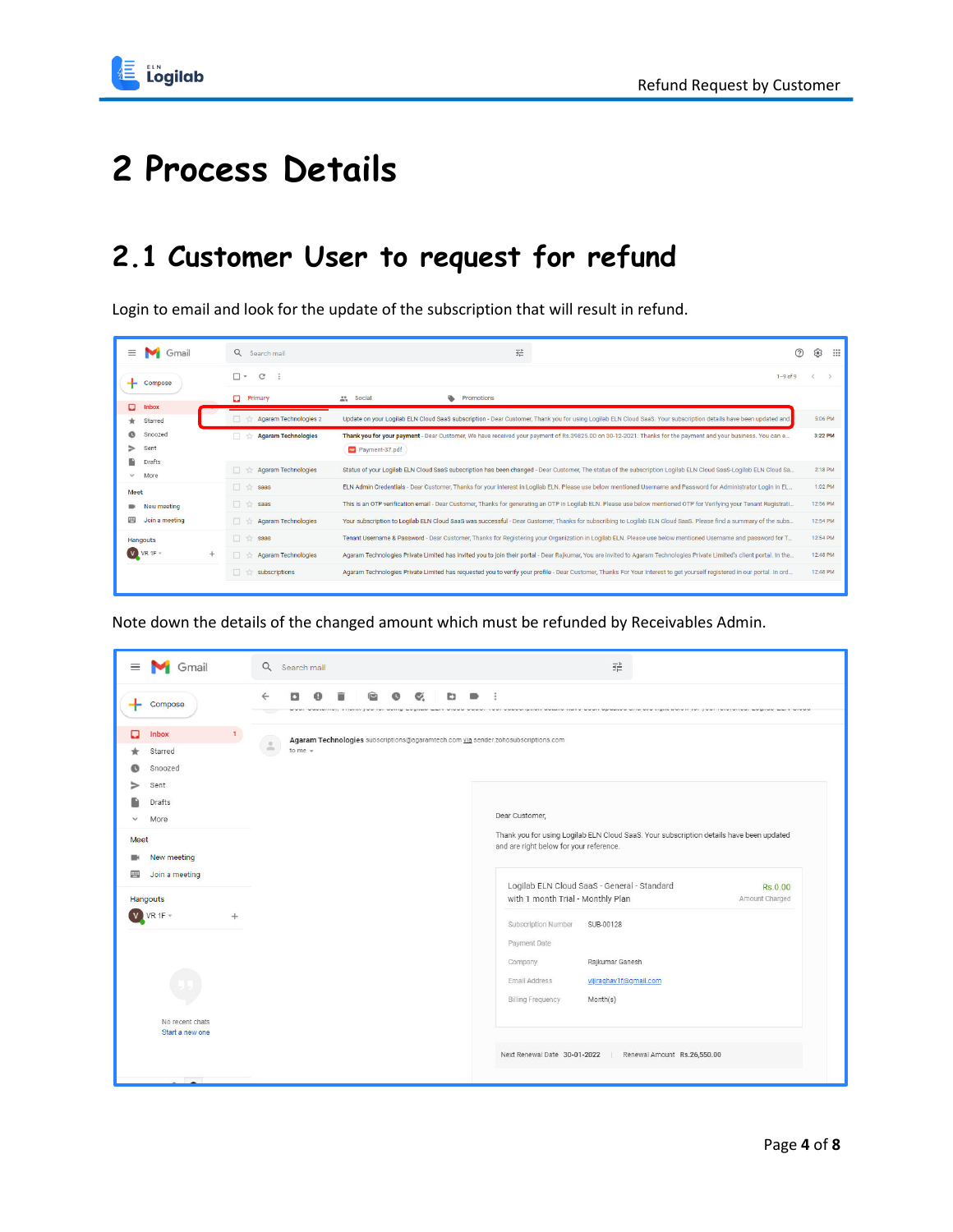

Login to customer portal by entering username and password.

#### **<https://subscriptions.zoho.com/portal/agaramtechsubs>**

#### Click 'SIGNIN' button

|    |   | https://subscriptions.zoho.com/portal/agaramtechsubs/login |  |  |  |                                                      |                                                                                                                 |            |
|----|---|------------------------------------------------------------|--|--|--|------------------------------------------------------|-----------------------------------------------------------------------------------------------------------------|------------|
| LD | P |                                                            |  |  |  |                                                      |                                                                                                                 | $\int$ Tra |
|    |   |                                                            |  |  |  | vijiraghav1f@gmail.com<br>                           | Agaram<br>NOLOGIES<br>Login to the portal<br>View your transactions with Agaram Technologies<br>Private Limited |            |
|    |   |                                                            |  |  |  | Remember me                                          | <b>SIGN IN</b>                                                                                                  |            |
|    |   |                                                            |  |  |  | Forgot Password?<br>password.<br>Trouble signing in? | You will receive an e-mail with a link to reset your                                                            |            |
|    |   |                                                            |  |  |  |                                                      | Are you a staff user? Login here                                                                                |            |

Customer Portal's Home page will be navigated to.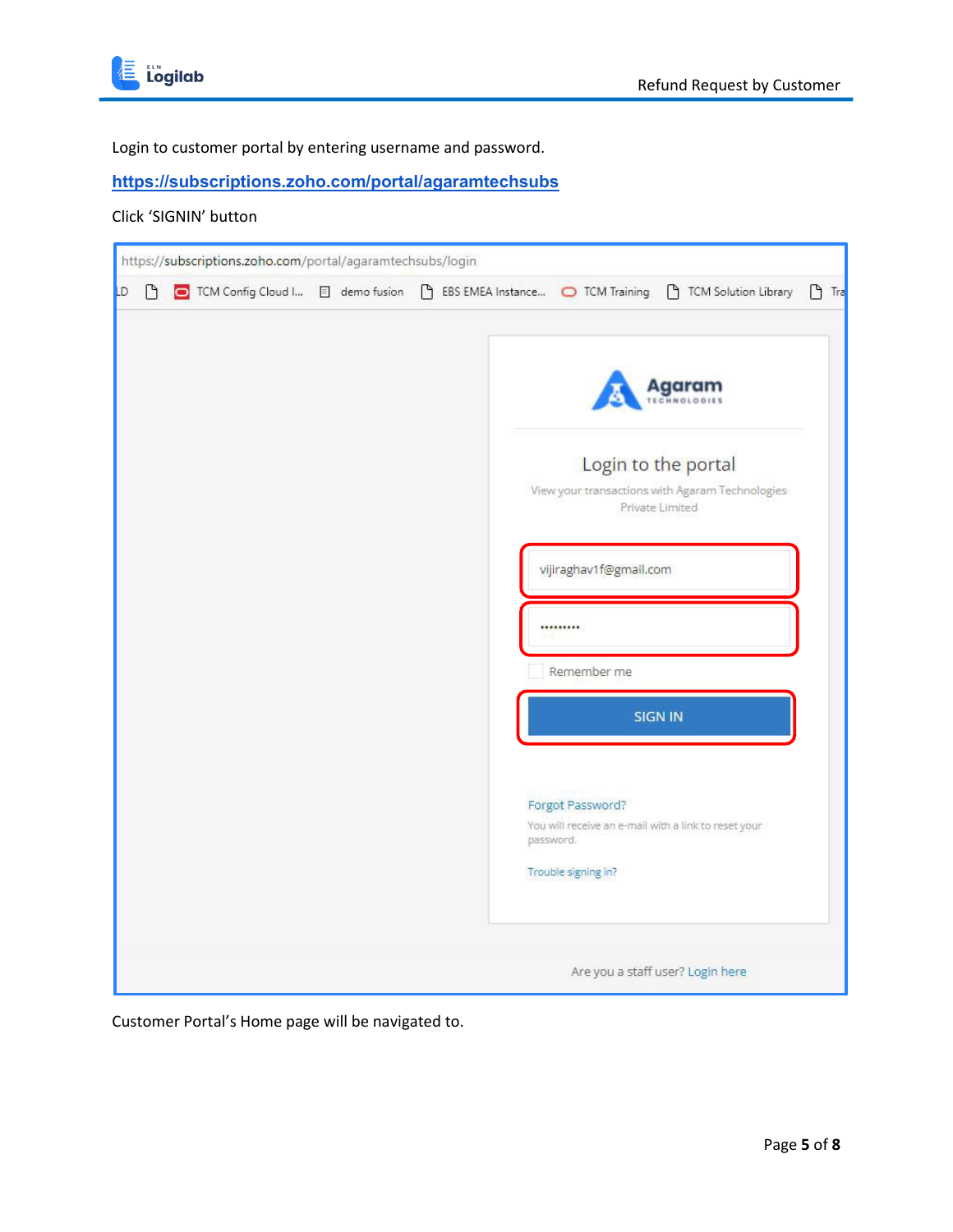

| C<br>$\leftarrow$<br>⋒           | https://subscriptions.zoho.com/portal/agaramtechsubs/index                                                                                                      |                                                                            |            | $\Theta$<br>$\bullet$<br>٢ð |
|----------------------------------|-----------------------------------------------------------------------------------------------------------------------------------------------------------------|----------------------------------------------------------------------------|------------|-----------------------------|
|                                  | ↑ BAC Instance ↑ TCM EMEA GOLD ↑ ● TCM Config Cloud I □ demo fusion ↑ EBS EMEA Instance ● TCM Taining ↑ TCM Solution Library ↑ Transfer to GL in su ↑ ↑ 『↑ BIMS |                                                                            |            | P EXPENSE REPORT N          |
| Rajkumar Ga<br>vijiraghav1f@gmai | Agaram Technologies Customer Portal                                                                                                                             |                                                                            |            |                             |
| A Home                           |                                                                                                                                                                 |                                                                            |            |                             |
| <b>8</b> Subscriptions           | <b>OUTSTANDING INVOICES</b><br><b>AVAILABLE CREDITS</b><br>Rs.13,275.00<br>Rs.0.00                                                                              |                                                                            |            |                             |
| <b>F</b> Invoices                |                                                                                                                                                                 |                                                                            |            |                             |
| <b>S</b> Payments Made           |                                                                                                                                                                 |                                                                            |            |                             |
| <b>B</b> Statements              | <b>Last Payment Made</b>                                                                                                                                        |                                                                            |            |                             |
|                                  | Rs.39,825.00<br>Paid for INV-000134,                                                                                                                            | Paid On<br>30-12-2021                                                      |            |                             |
| <b>A</b> Change Password         | My Details                                                                                                                                                      | <b>View More</b>                                                           |            |                             |
| $\overline{\phantom{a}}$ Log Out | <b>Newlife Pharma Limited</b>                                                                                                                                   |                                                                            |            |                             |
|                                  | <b>Rajkumar Ganesh</b>                                                                                                                                          |                                                                            |            |                             |
|                                  |                                                                                                                                                                 |                                                                            |            |                             |
|                                  |                                                                                                                                                                 |                                                                            |            |                             |
|                                  |                                                                                                                                                                 |                                                                            |            |                             |
|                                  | <b>Agaram Technologies Private Limited</b>                                                                                                                      |                                                                            |            |                             |
|                                  | A Agaram<br>Company ID: U72900TN1995PTC030563<br>Priyan Plaza, 76 Nelson Manickam Road,                                                                         | Agaram Technologies                                                        |            |                             |
|                                  | Aminjikarai<br>Chennai Tamil Nadu 600029                                                                                                                        | $\bullet$<br>subscriptions@agaramtech.com<br>$\sqrt{2}$<br>+91 44 42082005 | Send Email | $\oslash$ Review            |
|                                  | India<br>GSTIN: 33AACCA4304J1Z5<br>PAN: AACCA4304J                                                                                                              |                                                                            |            |                             |

Enter the details in Subject and Message (as in the example below) and click on 'Send' button.

| C<br>⋒<br>$\leftarrow$           | https://subscriptions.zoho.com/portal/agaramtechsubs/index                                                                                                                                                           |                                                                                                                                                                      |                                      |
|----------------------------------|----------------------------------------------------------------------------------------------------------------------------------------------------------------------------------------------------------------------|----------------------------------------------------------------------------------------------------------------------------------------------------------------------|--------------------------------------|
|                                  |                                                                                                                                                                                                                      | □ BAC Instance □ TCM EMEA GOLD □ ○ TCM Config Cloud I □ demo fusion □ EBS EMEA Instance ○ TCM Training □ TCM Solution Library □ Transfer to GL in su □ □ BIMS        | P EXPENSE REPORT N.                  |
| Rajkumar Ga<br>vijiraghav1f@gmai | Agaram Technologies Customer Portal                                                                                                                                                                                  | $\times$<br>Mail To                                                                                                                                                  |                                      |
| A Home                           |                                                                                                                                                                                                                      | From                                                                                                                                                                 |                                      |
| Subscriptions                    | <b>AVAILABL</b><br><b>OUTSTANDING INVOICES</b>                                                                                                                                                                       | vijiraghav1f@gmail.com                                                                                                                                               |                                      |
| invoices                         | Rs.0.00<br><b>Rs.13</b>                                                                                                                                                                                              | Subject*                                                                                                                                                             |                                      |
| (s) Payments Made                |                                                                                                                                                                                                                      | Subscription update and refund request                                                                                                                               |                                      |
|                                  | Last Payment Made                                                                                                                                                                                                    | Message*                                                                                                                                                             |                                      |
| <b>Statements</b>                | Rs.39,825.00<br>Paid for INV-000134.                                                                                                                                                                                 | We have requested for update of subscription from number of users $= 15$ to $10$<br>Please refund the amount for the same.<br>Thanking you<br>Newlife Pharma Limited |                                      |
| <b>Change Password</b>           | My Details                                                                                                                                                                                                           |                                                                                                                                                                      |                                      |
| $\boxed{\qquad}$ Log Out         | Newlife Pharma Limited                                                                                                                                                                                               | Cancel<br>Send                                                                                                                                                       |                                      |
|                                  | <b>Rajkumar Ganesh</b>                                                                                                                                                                                               |                                                                                                                                                                      |                                      |
|                                  |                                                                                                                                                                                                                      |                                                                                                                                                                      |                                      |
|                                  | <b>Agaram Technologies Private Limited</b><br>A Agaram<br>Company ID: U72900TN1995PTC030563<br>Priyan Plaza, 76 Nelson Manickam Road,<br>Aminjikarai<br>Chennai Tamil Nadu 600029<br>India<br>GSTIN: 33AACCA4304J1Z5 | Agaram Technologies<br>٠<br>subscriptions@agaramtech.com<br>+91 44 42082005                                                                                          | □ Send Email<br>$\varnothing$ Review |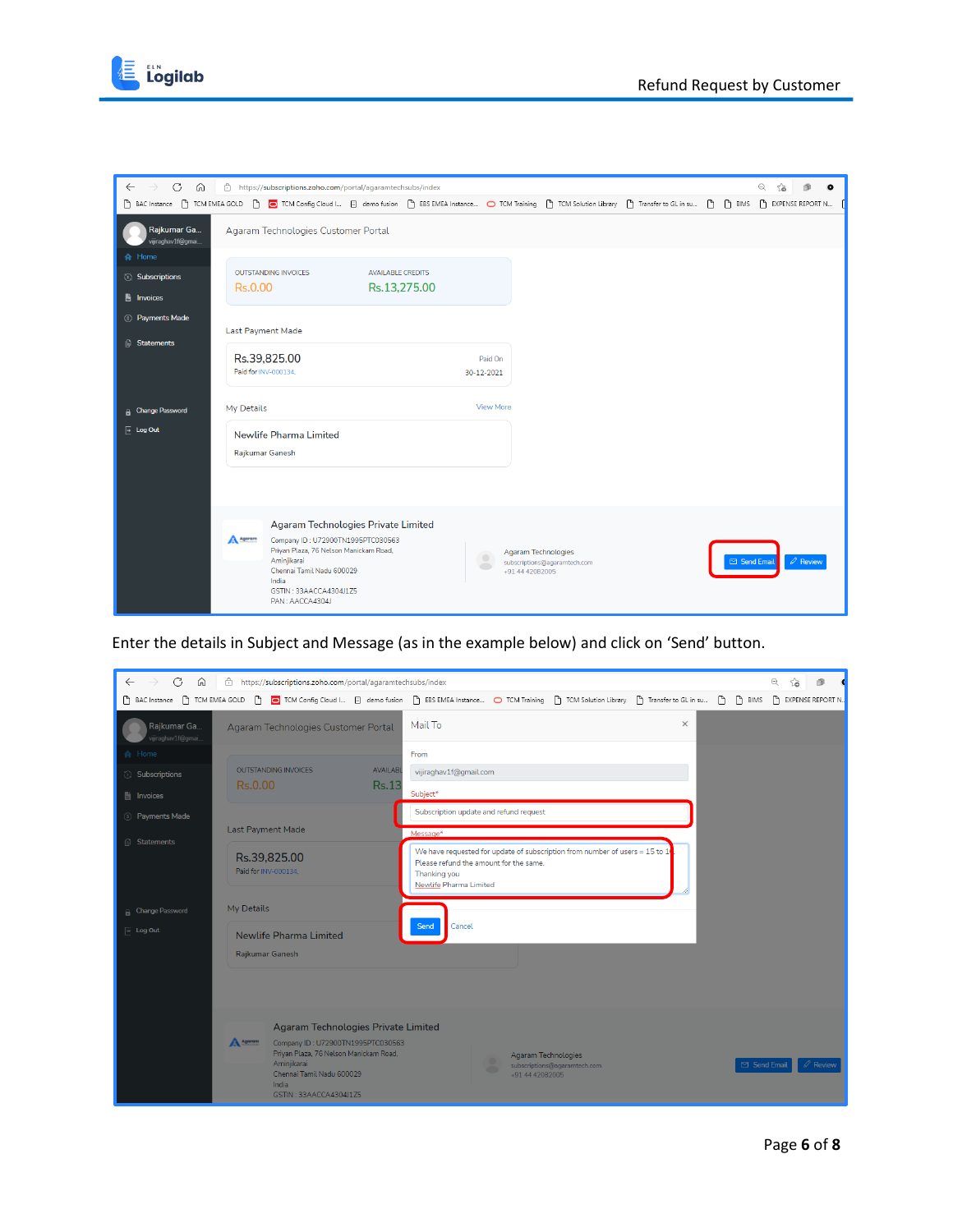

Now an email message will be generated and will reach the mailbox of Receivables Admin.

The Receivables Admin will remit the requested amount to the customer's bank Account or the payment will be arranged by any other mutually-agreed means.

The Receivables Admin will then record the refund in Zoho Subscription Management System.

#### <span id="page-6-0"></span>**2.2 Customer User to verify the email notification**

After Refund is successfully completed and recorded in Zoho Subscription Management system by Receivables Admin, the system will generate an email notification to the customer's registered email id.

Now the customer can login to the email inbox and open the Refund notification mail.

| $\equiv$<br>Gmail                      | Q Search mail                    | 喆<br>⑦                                                                                                                                                                        | ₩<br>දම  |  |
|----------------------------------------|----------------------------------|-------------------------------------------------------------------------------------------------------------------------------------------------------------------------------|----------|--|
| Compose                                | C<br>⊓ +                         | $1 - 10$ of 10                                                                                                                                                                |          |  |
| $\overline{2}$<br>۵<br>Inbox           | о<br>Primary                     | $\bullet$<br><b>et</b> Social<br>Promotions                                                                                                                                   |          |  |
| Starred<br>×.                          | <b>Agaram Technol (New)</b>      | Payment Refund - Dear Customer, A refund of Rs.13275.00 has been made to your account. You can email us at subscriptions@agaramtech.com or call us at +91 44.                 | 5:27 PM  |  |
| Snoozed                                | Agaram Technologies 2            | Update on your Logilab ELN Cloud SaaS subscription - Dear Customer. Thank you for using Logilab ELN Cloud SaaS, Your subscription details have been updated and               | 5:06 PM  |  |
| Sent<br>Drafts<br>More<br>$\checkmark$ | <b>Agaram Technologies</b>       | Thank you for your payment - Dear Customer, We have received your payment of Rs.39825.00 on 30-12-2021. Thanks for the payment and your business. You can e<br>Payment-37.pdf | 3:22 PM  |  |
| Meet                                   | <b>Agaram Technologies</b><br>同立 | Status of your Logilab ELN Cloud SaaS subscription has been changed - Dear Customer, The status of the subscription Logilab ELN Cloud SaaS-Logilab ELN Cloud Sa               | 2:18 PM  |  |
| New meeting                            | 口立<br>saas                       | ELN Admin Credentials - Dear Customer, Thanks for your interest in Logilab ELN. Please use below mentioned Username and Password for Administrator Login in EL                | 1:02 PM  |  |
| 靊<br>Join a meeting                    | 日立<br>saas                       | This is an OTP verification email - Dear Customer, Thanks for generating an OTP in Logilab ELN. Please use below mentioned OTP for Verifying your Tenant Registrati           | 12:56 PM |  |
| Hangouts                               | <b>Agaram Technologies</b>       | Your subscription to Logilab ELN Cloud SaaS was successful - Dear Customer, Thanks for subscribing to Logilab ELN Cloud SaaS. Please find a summary of the subs               | 12:54 PM |  |
| $V$ VR 1F $-$<br>$^{+}$                | 同 ☆<br>saas                      | Tenant Username & Password - Dear Customer, Thanks for Registering your Organization in Logilab ELN. Please use below mentioned Username and password for T                   | 12:54 PM |  |
|                                        | <b>Agaram Technologies</b>       | Agaram Technologies Private Limited has invited you to join their portal - Dear Rajkumar, You are invited to Agaram Technologies Private Limited's client portal. In the      | 12:48 PM |  |
|                                        | subscriptions                    | Agaram Technologies Private Limited has requested you to verify your profile - Dear Customer, Thanks For Your Interest to get yourself registered in our portal. In ord       | 12:48 PM |  |
|                                        | 0 GB of 15 GB used [Z]           | Terms · Privacy · Program Policies                                                                                                                                            |          |  |

This email will have the details of the refund that has been processed and recorded by Receivables Admin.